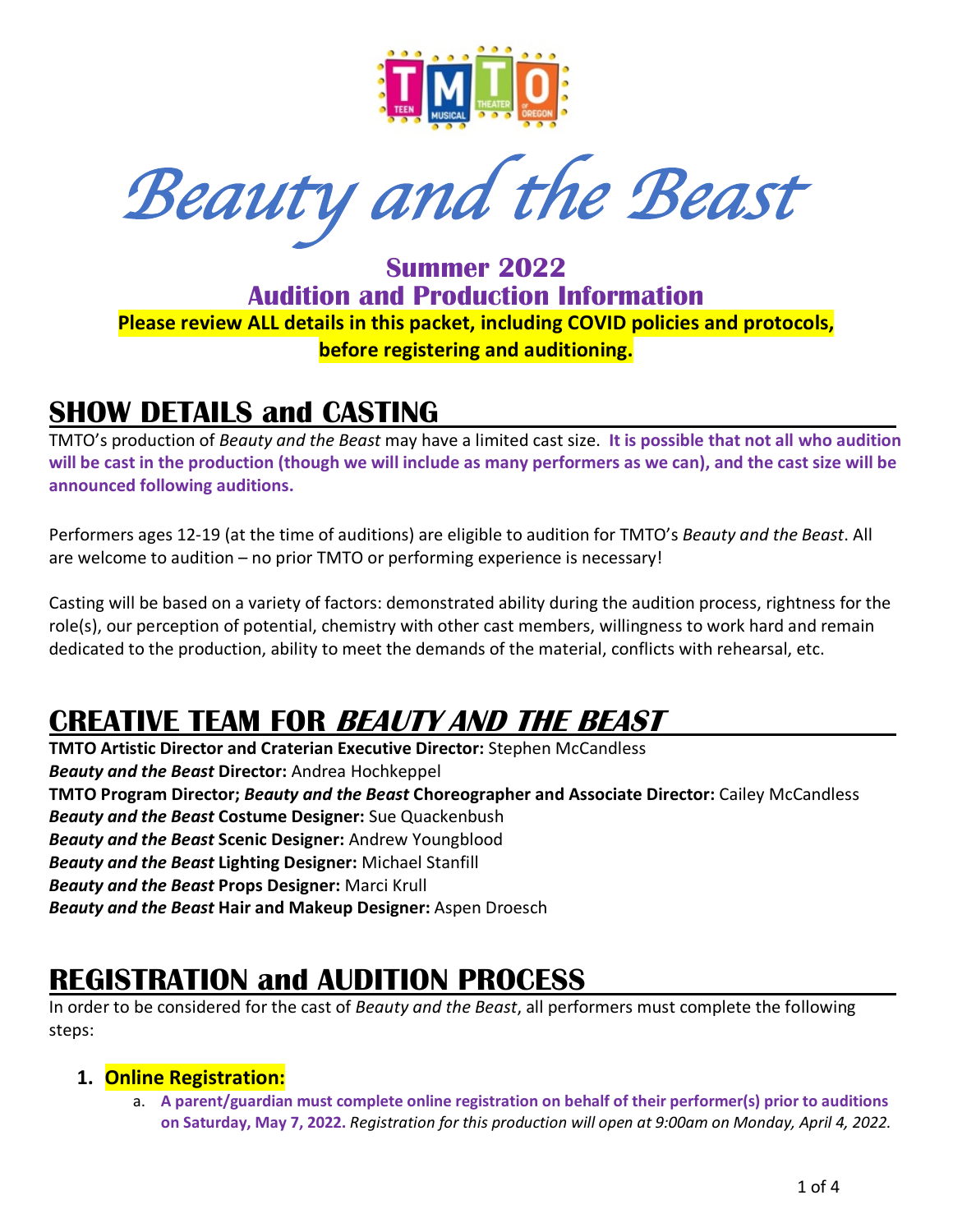- b. **To submit registration, which includes partial or full payment of the registration fee, visit the TMTO section of the Craterian website and click on any of the REGISTER NOW buttons (on or after April 4) to be redirected to our registration site, Active.com.**
	- i. A small script fee will be included in your registration price and will cover the cost of printing and binding your performer's script and score.
	- ii. You may choose to purchase a show t-shirt(s) during registration as well; they will be customdesigned for our production and include all cast names on the back of the shirts. You may purchase as many as you'd like!
	- iii. Payment plans are available; choose the payment plan option on the payment page to spread out your payments!
- c. **Scholarships are available.** If you'd like to be considered for a scholarship, please complete and submit the TMTO Scholarship Application form (available on the TMTO section of the Craterian website) PRIOR to submitting online registration. If you're awarded a scholarship, you'll receive a scholarship code and additional information about registering at that time.
- d. **The participation fee is \$400 per performer, plus a refundable \$100-per-family production fee.** Families can earn back up to \$100 of their family fee by completing volunteer hours during the production process (\$10 back for every hour volunteered, up to 10 hours). More info will be given to cast families about volunteer opportunities. (A \$50 Sibling Discount will be automatically applied during registration if multiple performers are registered within a single household).
- e. **PLEASE NOTE: Refunds will not be available after the callback list is announced,** unless we are unable to cast all performers. We teach our performers that their commitments and contributions to the production are valuable and important, regardless of how they are cast in the show. **If you complete registration and submit payment but decide to withdraw from the production, a 50% refund will be offered if withdrawal happens PRIOR to the callback list distribution. All fees will be forfeited if withdrawal happens AFTER the callback list distribution.** Please carefully consider your performer's and family's participation before registering!
- f. If we are unable to cast all performers who audition, a full refund of all payments made by those not cast (including the script fee, any t-shirt purchases, etc). will be processed within 3 business days of the cast list announcement.

#### **2. Participate in the Audition process:**

- a. **Our intention is to hold auditions in person for** *Beauty and the Beast***. Auditions will take place at the Craterian Theater on Saturday, May 7, 2022 from 9am-1pm.** If COVID mandates and guidance change, it is possible that auditions will be held by video submission.
- b. **Mask/COVID policies will be announced closer to the audition date, if applicable; TMTO will follow state mandates and guidance with regard to masking, etc. (See Overview of COVID-19 Policies below).**
- c. The first portion of the audition process will be a Mandatory Parent Meeting a parent/guardian representative must be in attendance for all new and returning families. We will discuss important details regarding the rehearsal schedule, casting, tech week and performances, and much more.
- d. All auditioners should be prepared to sing about 60 seconds of a song of their choice, with a karaoke/prerecorded accompaniment track (please do not sing a cappella). For more info about choosing an audition song, preparing audition selections, etc., visit the TMTO section of the Craterian website!
- e. Auditioners should bring their accompaniment tracks with them on a phone, iPad, or other music-playing device of their choice. We will have a speaker on hand, as well as an iPhone dongle for phones that need help connecting to an audio cable!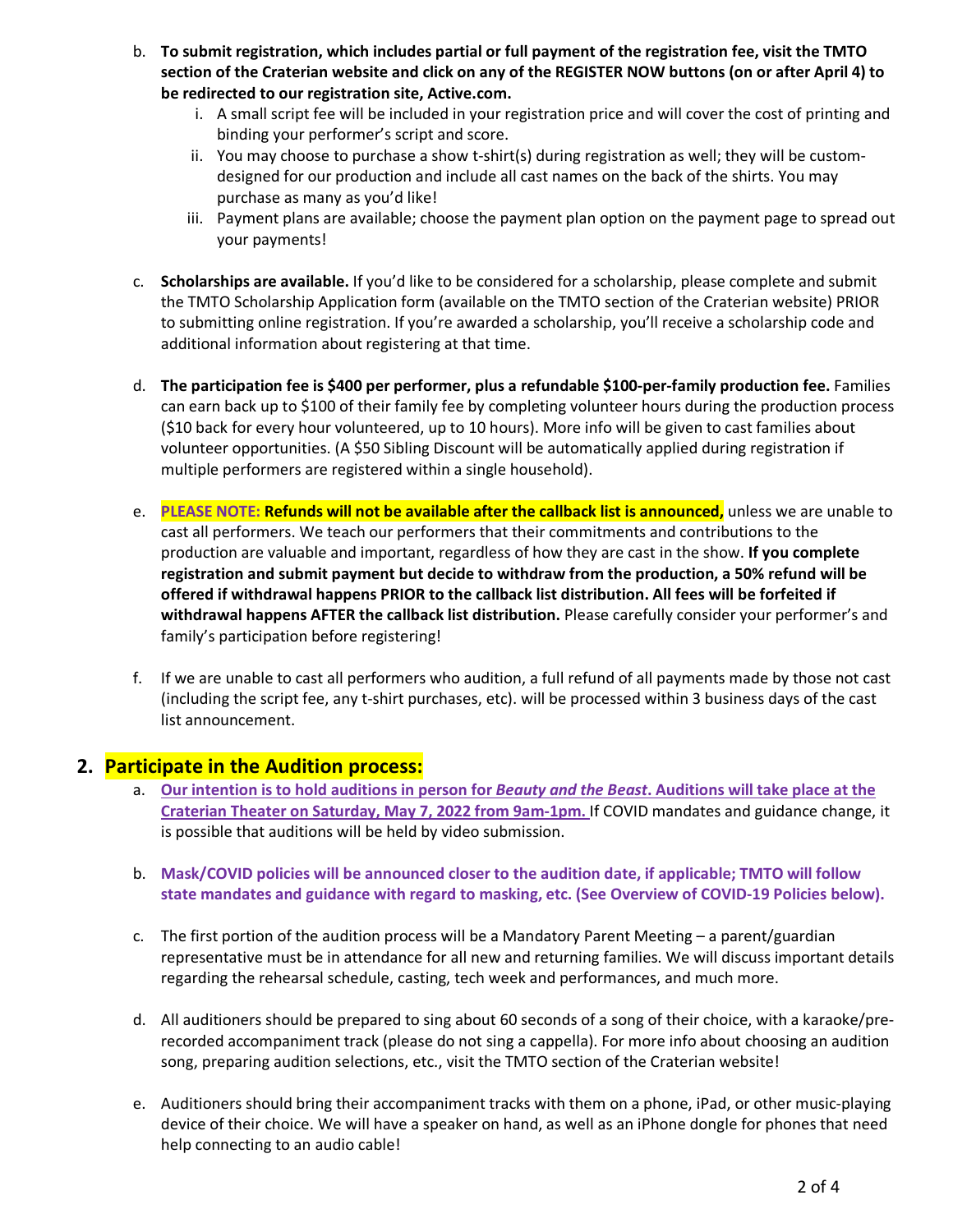#### **3. Participate in the Dance Call:**

- a. **Our intention is to hold an in-person dance call for ALL auditioners on Saturday, May 14, 2022 from 9:00-10:00am.** If COVID mandates and guidance change, it is possible that the dance call will be held by video submission.
- b. The dance call will take place at the TMTO rehearsal facility, the Collier Creative Center (50 N. Fir Street, Medford – about 3 blocks from the Craterian). All auditioners will be taught a short dance combination and perform it in small groups (no previous dance experience is required). More details about what to wear and expect will be distributed closer to the date.

#### **4. Participate in the Callback process, if invited:**

- a. **Callbacks will be held for select performers right after the dance call on Saturday, May 14, 2022 from 10:00am-1:00pm.** If COVID mandates and guidance change, it is possible that callbacks will be held in a different format.
- b. The callback list will be distributed soon after auditions have been completed. If you're invited to callbacks, you'll be asked to prepare additional materials from the show to learn and perform for us.
- c. **Second and third rounds of callbacks may be scheduled on Tuesday, May 17 and/or Thursday, May 19** in order to complete the audition/callback/casting process.
- d. ALL auditioners will be contacted after the conclusion of the callback process with casting decisions and important updates and reminders.

**Rehearsals begin Monday, June 13, 2022 in the afternoon. Please consider the entirety of the Rehearsal/Performance Calendar before auditioning, which is included in this packet on page 4. Performances will run between Friday, July 29 and Sunday, August 7.**

## **OVERVIEW OF COVID-19 POLICIES**

*As of the posting date of this information, there are no COVID restrictions or requirements in place for this production. However, we will follow all state requirements and guidance for Youth Programs and Theaters that apply to our program. (We will not require performers to be vaccinated to participate in Beauty and the* **Beast***.)*

Cast members will be expected to follow all COVID guidance/requirements specified for the rehearsal and performance process (this is including but not limited to: mask requirements, COVID rapid testing, etc.) Cast members will need to stay in open communication with the Creative Team about their/their family's health.

We expect that cast members will be respectful of, and protect the health and well-being of, their fellow castmates and creative team members at all times. Keeping our cast, team, and audience safe is our top priority - and so is having fun and making impactful art together!

If you choose to audition for *Beauty and the Beast*, please be aware that we reserve the right to modify our production plans to comply with COVID-related mandates and restrictions. We will expect cast members to commit to the production process and presentation in whatever form it ultimately takes (barring unforeseen circumstances). We thank you for understanding that our policies may change during the course of this process, and if you are cast in the production, we greatly appreciate your flexibility, patience, and grace.